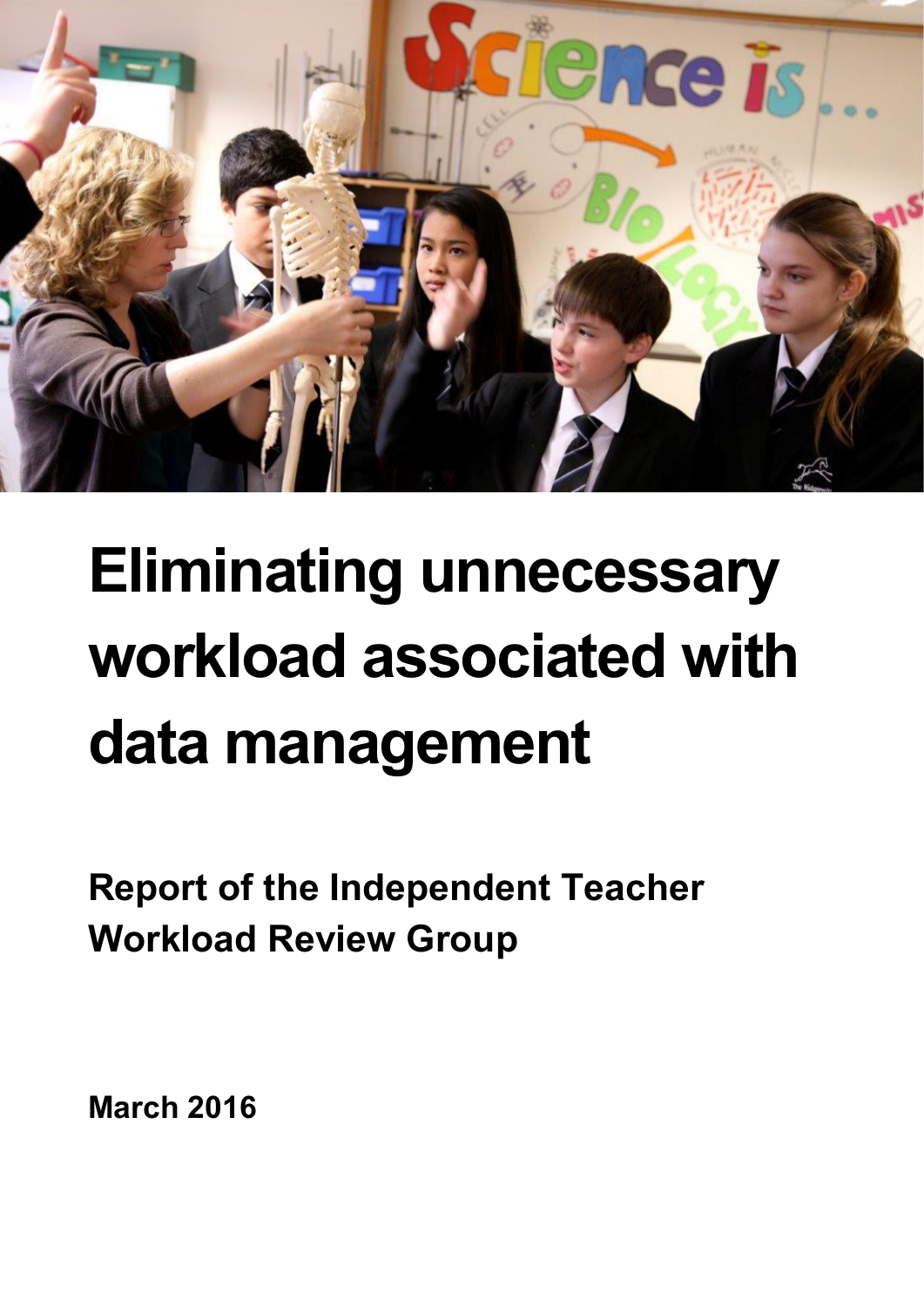# **Contents**

| Foreword from Chair, Lauren Costello OBE                         | 3  |
|------------------------------------------------------------------|----|
| Eliminating unnecessary workload associated with data management | 4  |
| Summary                                                          | 5  |
| What is the problem?                                             | 6  |
| How has it developed?                                            | 6  |
| The principles of effective data management                      | 8  |
| The Challenge                                                    | 11 |
| Recommendations                                                  | 12 |
| Acknowledgements                                                 | 14 |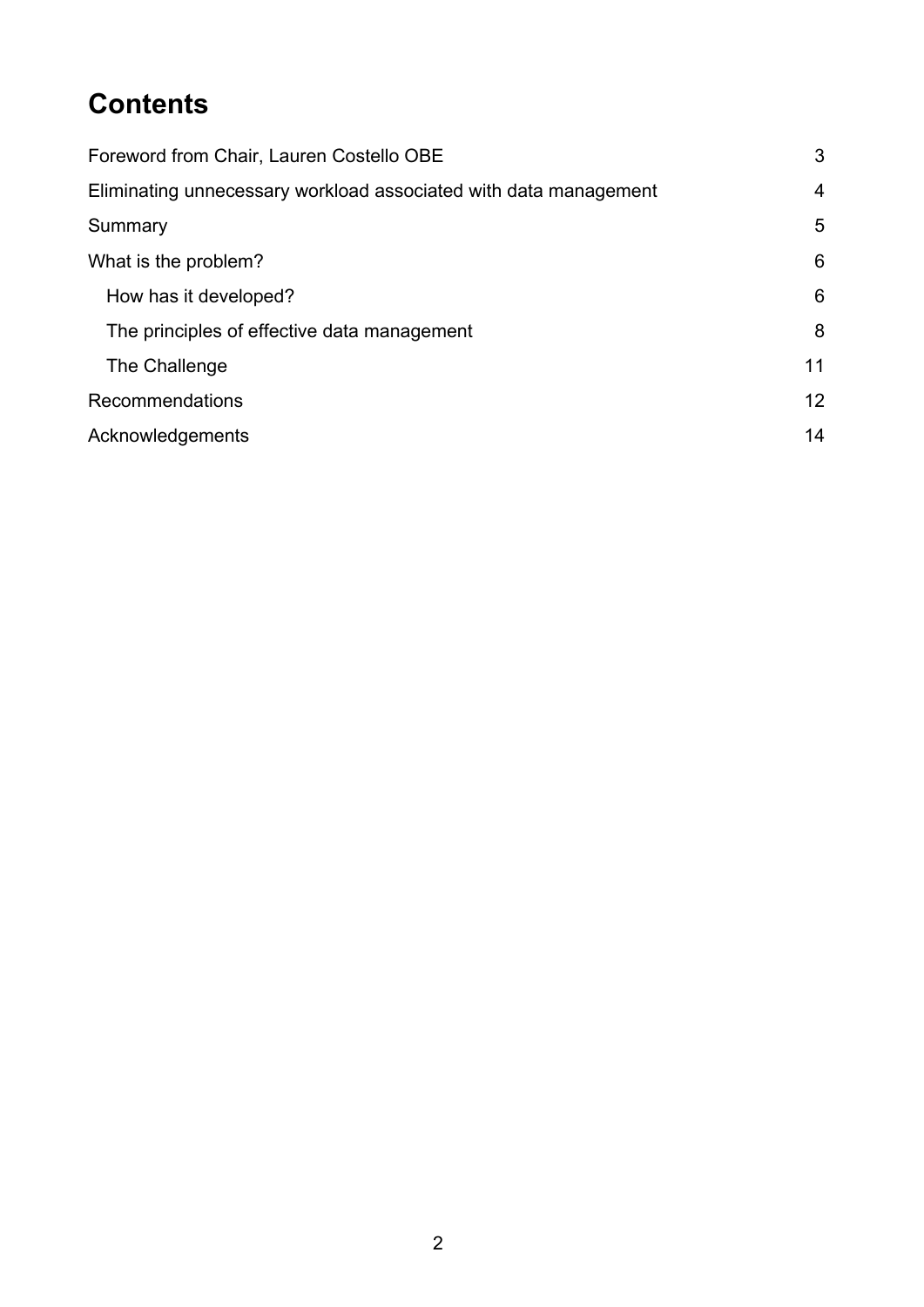## <span id="page-2-0"></span>**Foreword from Chair, Lauren Costello**



Courage, tenacity, integrity and commitment take many forms in the educational landscape. As system leaders and practitioners we have never had a greater opportunity to effect change for the better across the whole system than we do right now in response to the Workload Challenge.

As a profession, we must continue to build on the work of the Commission on Assessment Without Levels, we must further develop and commit to 'the presumption for partnership' recommended in the 2015 National College for Teaching and Leadership fellowship commission. We must commit to being part of the solution through living out the principles recommended in the three reports by recognising that we are at the start of a longer journey, a deeper conversation and the first tentative steps of long term systemic change.

We must seize the opportunity to take greater control of capturing what we value about our schools. We must change the rhetoric around information relating to the judgement of school effectiveness. We must insist on broader professional pedagogical conversations where data is a component part, not a driver, and where trust is returned to practitioners and headteachers.

It was these universal principles that brought the many educational professionals around the table to debate, challenge and explore the issues and burdens that have built up around data management. I thank them unreservedly for the passion and commitment that they displayed during the timeframe of the group.

It was an honour to be part of such an important piece of work and we now hand our thinking over to all agents of change wherever you may be located within the system. We call on you to identify your part in delivering what could be a transformational change for current and future practitioners and protect what we hold dear about our profession, improving the life chances of our children because we are trusted to do what is best, not to collect meaningless data to prove it.

auver Gosterio

**Lauren Costello OBE Managing Director, The White Horse Federation**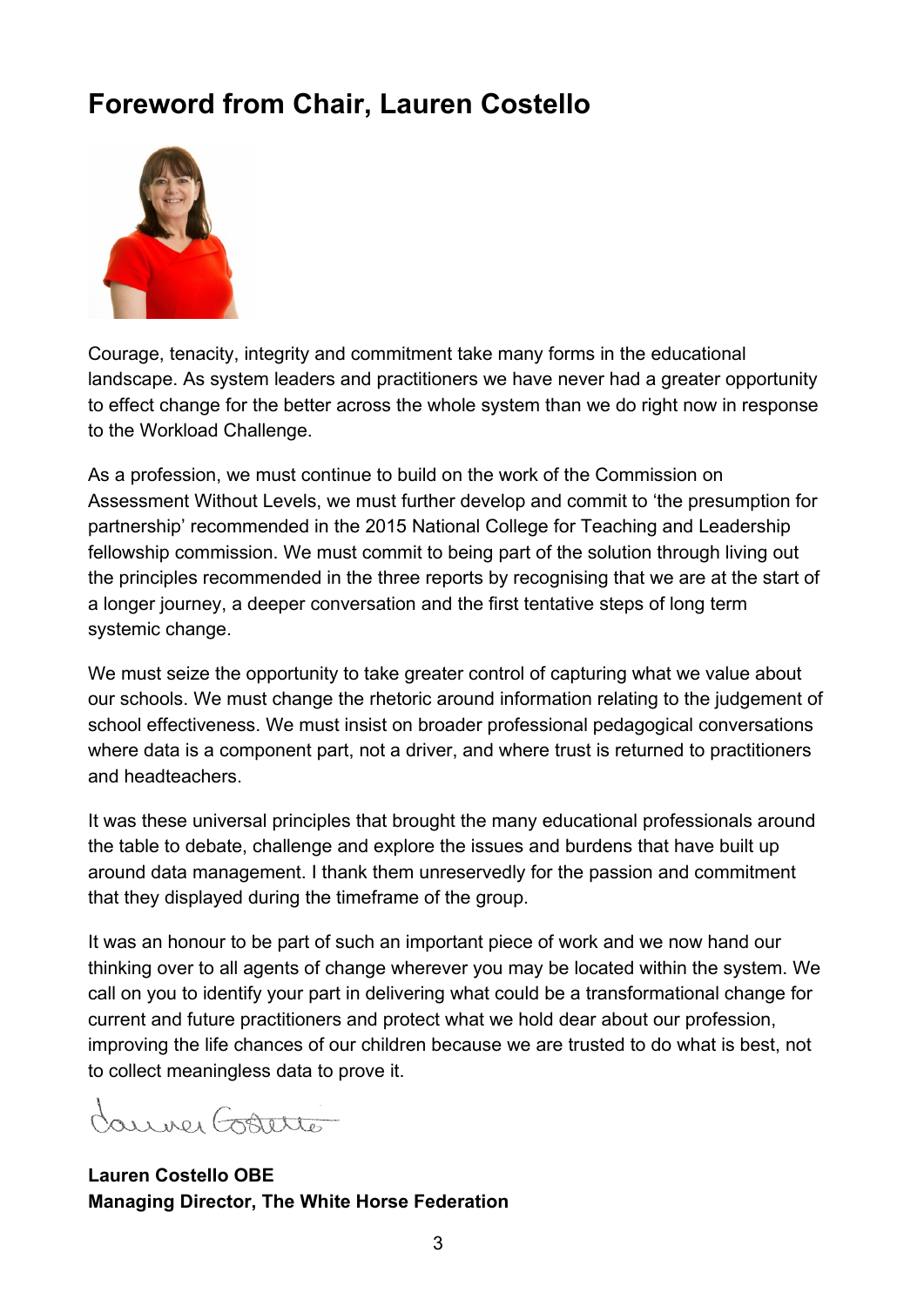# <span id="page-3-0"></span>**Eliminating unnecessary workload associated with data management**

As the workload challenge showed, all parts of the education system have a role to play in reducing the unnecessary tasks that take teachers and school leaders away from their core task: improving outcomes for children. There is no single reason behind excessive workload. Government must always introduce policies with thought and planning. The accountability system must encourage good practice rather than stimulate fads. School leaders must have the confidence to reject decisions that increase burdens for their staff for little dividend. Teachers themselves must be more active in using evidence to determine what works in the classroom. Two things are clear. Nobody intentionally sets out to create unnecessary workload, and everybody involved in education – from Government ministers to classroom teachers – has a role to play in reducing burdens. This report looks specifically at issues around data management, explaining what the problem is, how it has arisen, and how it can be addressed. It offers a way to make a positive difference.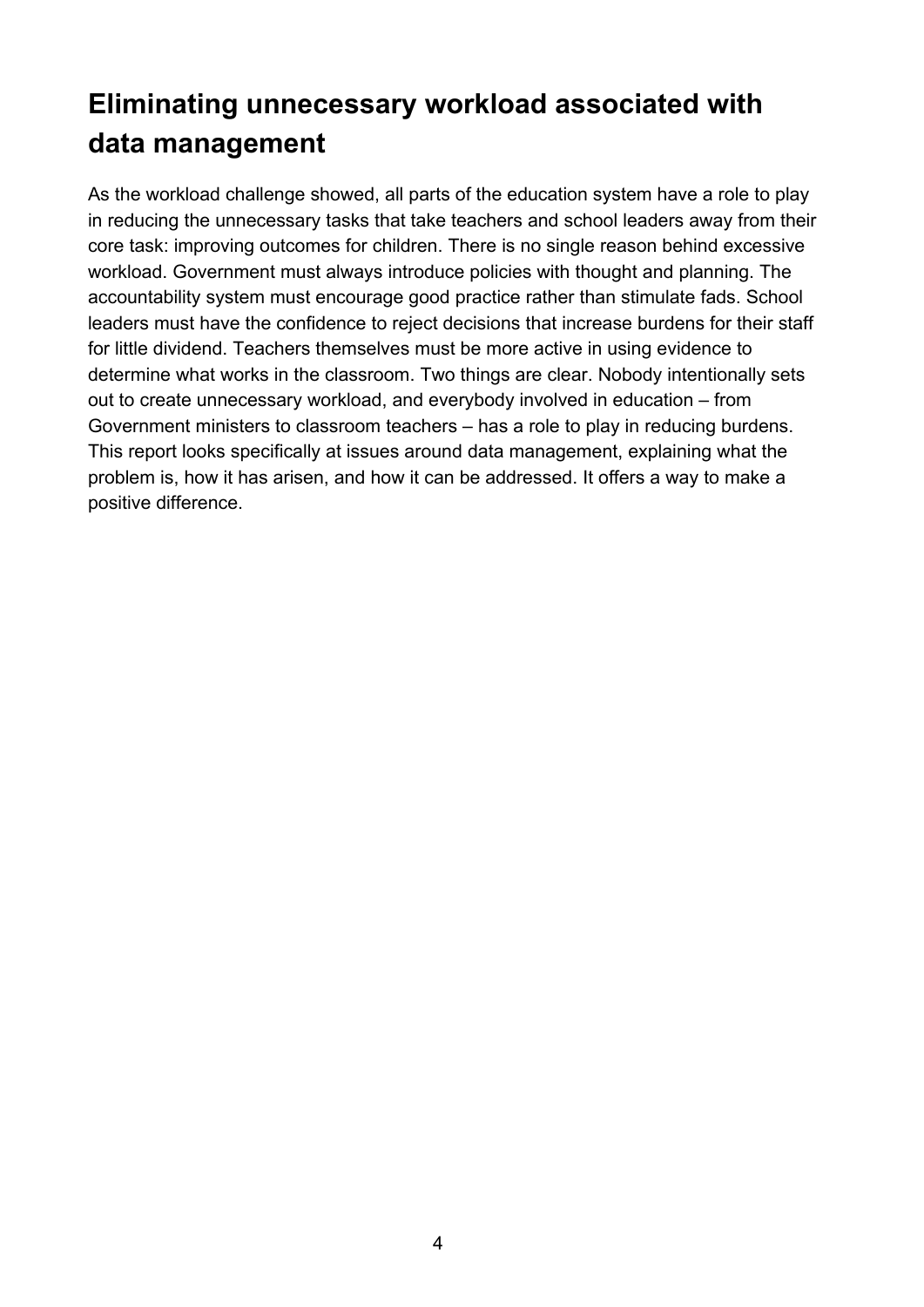# <span id="page-4-0"></span>**Summary**

1. When used well, data can have a profound and positive impact. They help teachers to teach, school leaders to focus on the right issues, Ofsted to do its job, and the Government to understand how the education system is performing in England.

2. Too often, however, the collection of data becomes an end in itself, divorced from the core purpose of improving outcomes for pupils, often just to 'be ready' in case data are needed, what we have called 'gold plating'. This increases the workload of teachers and school leaders for little discernible benefit.

3. All parts of the education system have been culpable in allowing the development of a culture of excessive data collection and all have a role to play in redressing the balance. We call on all parties in the education system to reduce the unnecessary burdens of data management by ensuring that every data collection has a clear **purpose**, and that the **process** is as efficient as possible.

4. Government, school leaders, and teachers, rather than starting with what is possible in collecting data, should challenge themselves on what data will be useful and for what purpose, **and then collect the minimum amount of data required to help them evaluate how they are doing.** Decisions about the identification, collection and management of data should be grounded in educational principles. In this way schools can have greater freedom to balance professional autonomy and agency against the demands of the accountability system.

5. We have looked at how data is collected, entered, analysed, interpreted, and presented throughout the system, from the individual teacher in the classroom, through to the national data systems overseen by the Department for Education (DfE). We believe there are common overarching principles that should apply to all:

- a. Be streamlined: eliminate duplication 'collect once, use many times'
- b. Be ruthless: only collect what is needed to support outcomes for children. The amount of data collected should be proportionate to its usefulness. Always ask why the data is needed.
- c. Be prepared to stop activity: do not assume that collection or analysis must continue just because it always has
- d. Be aware of workload issues: consider not just how long it will take, but whether that time could be better spent on other tasks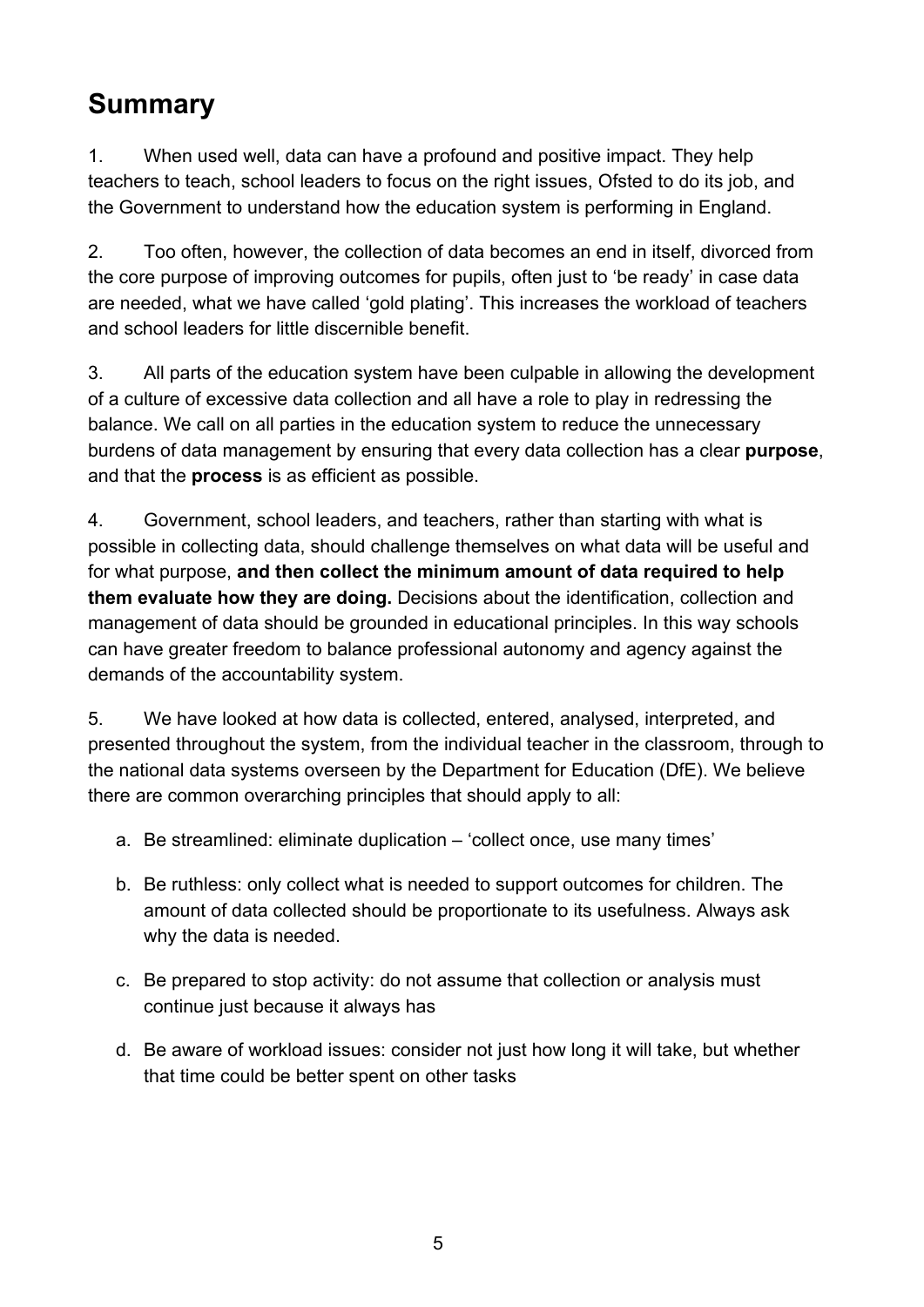# <span id="page-5-0"></span>**What is the problem?**

6. 56% of respondents to the DfE Workload Challenge survey said data management causes unnecessary workload. In response, we have developed recommendations to eliminate unnecessary workload in the recording, inputting, monitoring, and analysing of data, building on the work of the Commission for Assessment without Levels.

7. We identified two key reasons why data management becomes a burden rather than a benefit. Firstly, when the **purpose** of collecting data has not clearly identified how it will be used to improve outcomes. Secondly, when the **process** of collecting data is inefficient. For example, when it is duplicated or requires too much time to complete. In both cases, a flawed understanding of the **validity** of different types of data contributes to burdensome practice.

## <span id="page-5-1"></span>**How has it developed?**

8. Nobody sets out to create burdensome data management systems. Decisions about the purpose and process for data management – in Government, in Ofsted, at schools, and in classrooms – are made to respond to real and perceived demands, many of which are positive and necessary. Yet the unintended consequences of these decisions often cause unnecessary workload for teachers and school leaders.

9. The accountability system – at all levels – can be a driver of excessive data management demands. Some data demands are essential and necessary in order for any accountability system to work but these have not always been proportionate. In particular, the previous Ofsted approach of looking for evidence of pupil progress within single lessons created a pressure for that progress to be measured. The practices that developed in response to this challenge became increasingly led by systems, rather than for educational purpose based upon professional dialogue about what is important, by focusing undue attention on single lessons rather than teaching over a sequence of lessons.

10. Although the Ofsted framework has changed, there is evidence to suggest that workload pressures associated with inspection have not been eased. Moreover, many teachers and school leaders respond to the demands of the accountability system by trying to demonstrate competence and progress through injudicious and excessive use of data, without appropriate sense of its validity or purpose.

11. It is not enough for those in positions of authority in the accountability system – Ofsted, Government, Regional Schools Commissioners, Local Authorities, governors, school leaders – simply to say that data does not need to be used as before to demonstrate effectiveness. Instead, teachers and school leaders need to be given clear signals, including through the inspection process, that 'gold plating' i.e. collecting everything 'just in case' is not just unnecessary, it is damaging, as it takes teachers and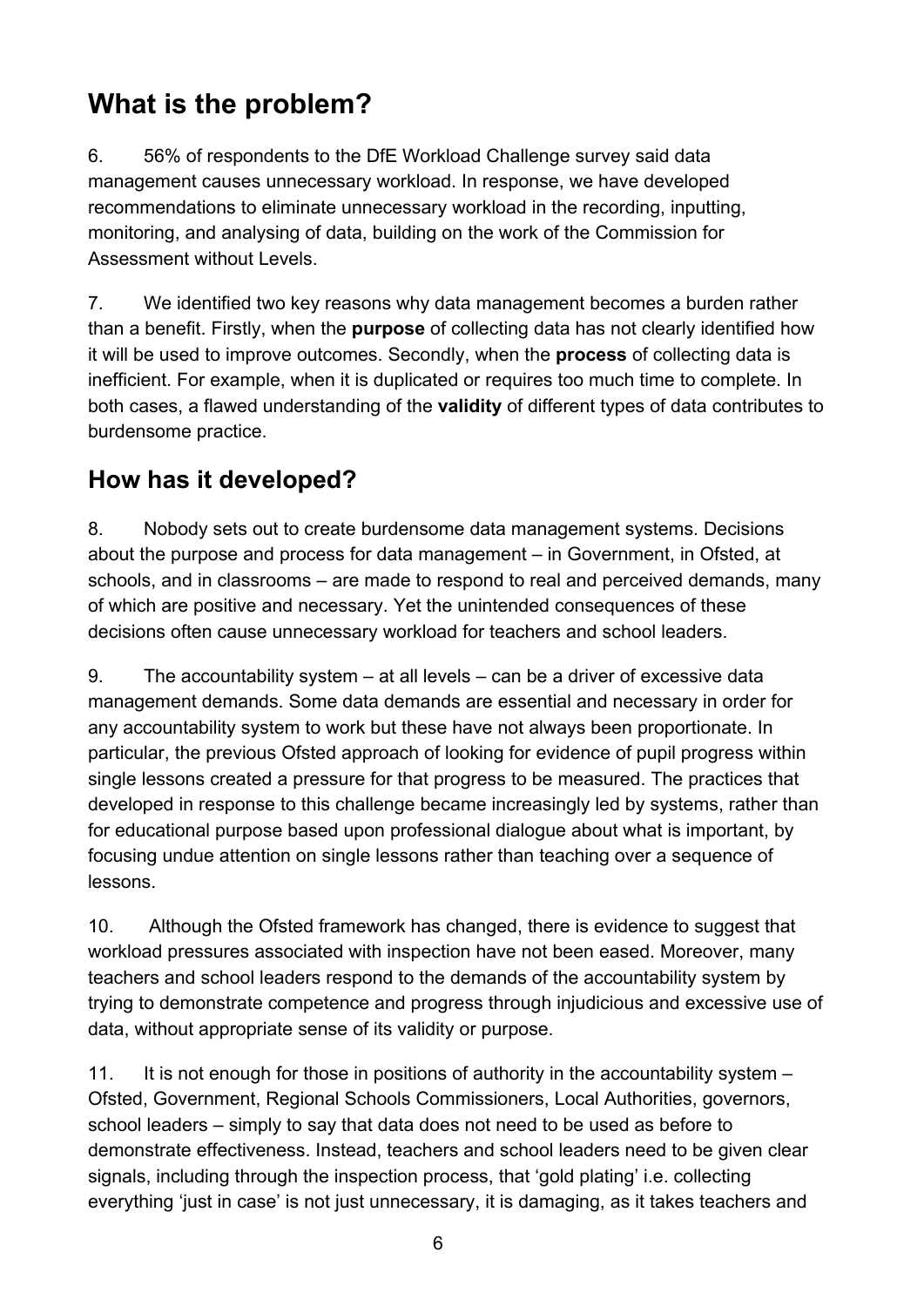school leaders away from more productive tasks. They should take this report as such a signal.

12. The implementation of new policies can often have unintended consequences and place burdens on practice. A good example is the previous use of levels in assessment which, although initially intended as indicators of achievement at the end of a key stage, became overused and applied inappropriately with tracking being confused with assessment.

13. This describes the 'false comfort' that data can provide – a purportedly robust and numerical measure of pupil progress that can be tracked and used to draw a wide range of conclusions about pupil and teacher performance, and school policy, when in fact information collected in such a way is flawed. This approach is unclear on purpose, and demands burdensome processes.

14. The recent removal of 'levels' should be a positive step in terms of data management; schools should not feel any pressure to create elaborate tracking systems or 'working at grade' approaches. Yet there is anecdotal evidence that schools are introducing complicated systems which mimic levels. This is an attempt to overlay the old world onto the new, and it creates unnecessary data burdens that should be avoided.

15. The [Commission for Assessment without Levels](https://www.gov.uk/government/publications/commission-on-assessment-without-levels-final-report) recognised these risks. It recommended further work to evaluate the value achieved by collecting assessment data, identifying how they can reduce the workload it generates, and understanding how they can develop effective, reliable and efficient approaches to collecting and reporting data on pupil attainment.

16. Government should ensure that national curriculum policy does not place illconsidered demands on schools in relation to tracking progress. Leaders should ensure that they have a curriculum that offers pupils a robust framework of teaching that builds in progression, challenge and depth of knowledge. Teachers should then make professional judgements of pupil attainment against key performance indicators – the big ideas that tell us whether a pupil understands and has grasped what they have been taught.

17. Focusing on key performance indicators reduces the burden of assessing every lesson objective. This also provides the basis of next steps: are pupils secure and can pupils move on, or do they need additional teaching?

18. Teachers need to know if pupils are on track to achieve end-of-year expectations, whether pupils are where they should be, but are best placed to make such judgements through their professional knowledge without recourse to elaborate assessment, data generating and recording systems. Government (including Regional Schools Commissioners), Ofsted, local authorities, and school leaders should support this approach.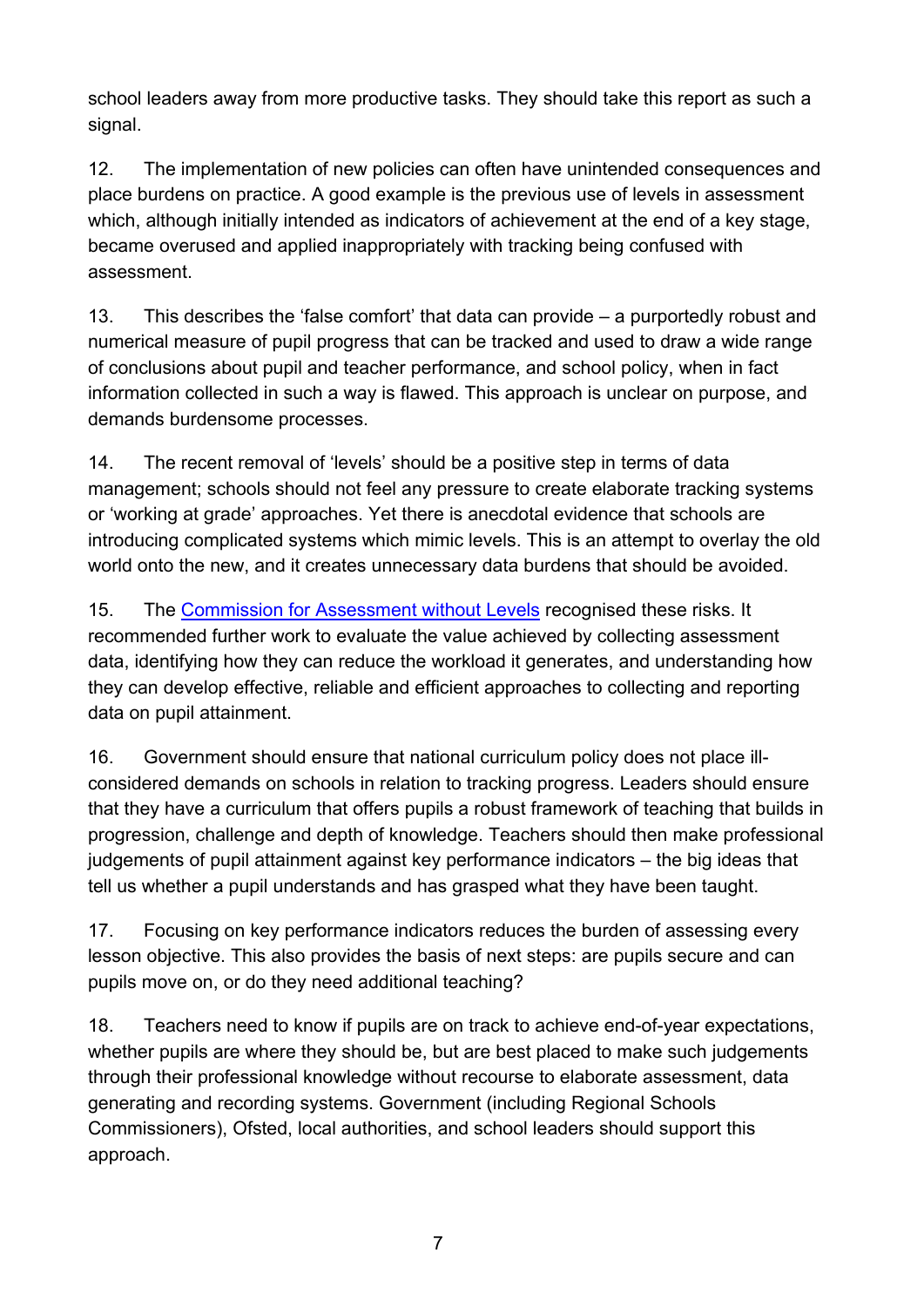19. Schools should take confidence from recent changes to the school inspection framework in which Ofsted states:

*Ofsted does not expect performance and pupil-tracking data to be presented in a particular format. Such data should be provided to inspectors in the format that the school would ordinarily use to track and monitor the progress of pupils in that school.*

## <span id="page-7-0"></span>**The principles of effective data management**

20. The same issues that can lead to burdensome practice also govern effective practice. Above all else, any person or organisation involved in the production and use of data should start by having clear answers to three questions:

- a. **Am I clear on the purpose?** Why is this data being collected, and how will it help improve the quality of provision?
- b. **Is this the most efficient process?** Have the workload implications been properly considered and is there a less burdensome way to collect, enter, analyse, interpret, and present the information?
- c. **Is the data valid?** Does the data actually provide a reliable and defensible measure of educational attainment?

21. To help answer these questions, there are a number of different things useful to consider:

| <b>Purpose</b>                                                            | <b>Process</b>                                                              |  |
|---------------------------------------------------------------------------|-----------------------------------------------------------------------------|--|
| Does our data management<br>$\bullet$<br>system align with our values and | Does this, or similar data, already<br>exist?                               |  |
| ethos?                                                                    | Can we use an existing process?                                             |  |
| Are we focusing on the right<br>$\bullet$<br>things for our school?       | Are we getting the right data, to the<br>right people, at the right time to |  |
| What do we want to measure and<br>$\bullet$                               | make the right decisions?                                                   |  |
| why?                                                                      | Can we provide assurance of the                                             |  |
| What are our key issues?<br>$\bullet$                                     | accuracy of our measurement – is                                            |  |
| How does the data help us<br>$\bullet$                                    | the data valid?                                                             |  |
| progress as a school?                                                     | Can we stop collecting any data?                                            |  |
| What are we expecting to find,<br>$\bullet$                               | What is the opportunity cost (time                                          |  |
| and how would it enable us to                                             | that could be spent on another                                              |  |
| change practice?                                                          | task)?                                                                      |  |
| What will we do with the data and<br>$\bullet$                            | What training is required?                                                  |  |
| when?                                                                     | What can we learn from others?                                              |  |
| What would happen – what could<br>$\bullet$                               | Over what time period will we                                               |  |
| we not decide - without it?                                               | collect it? When will we stop                                               |  |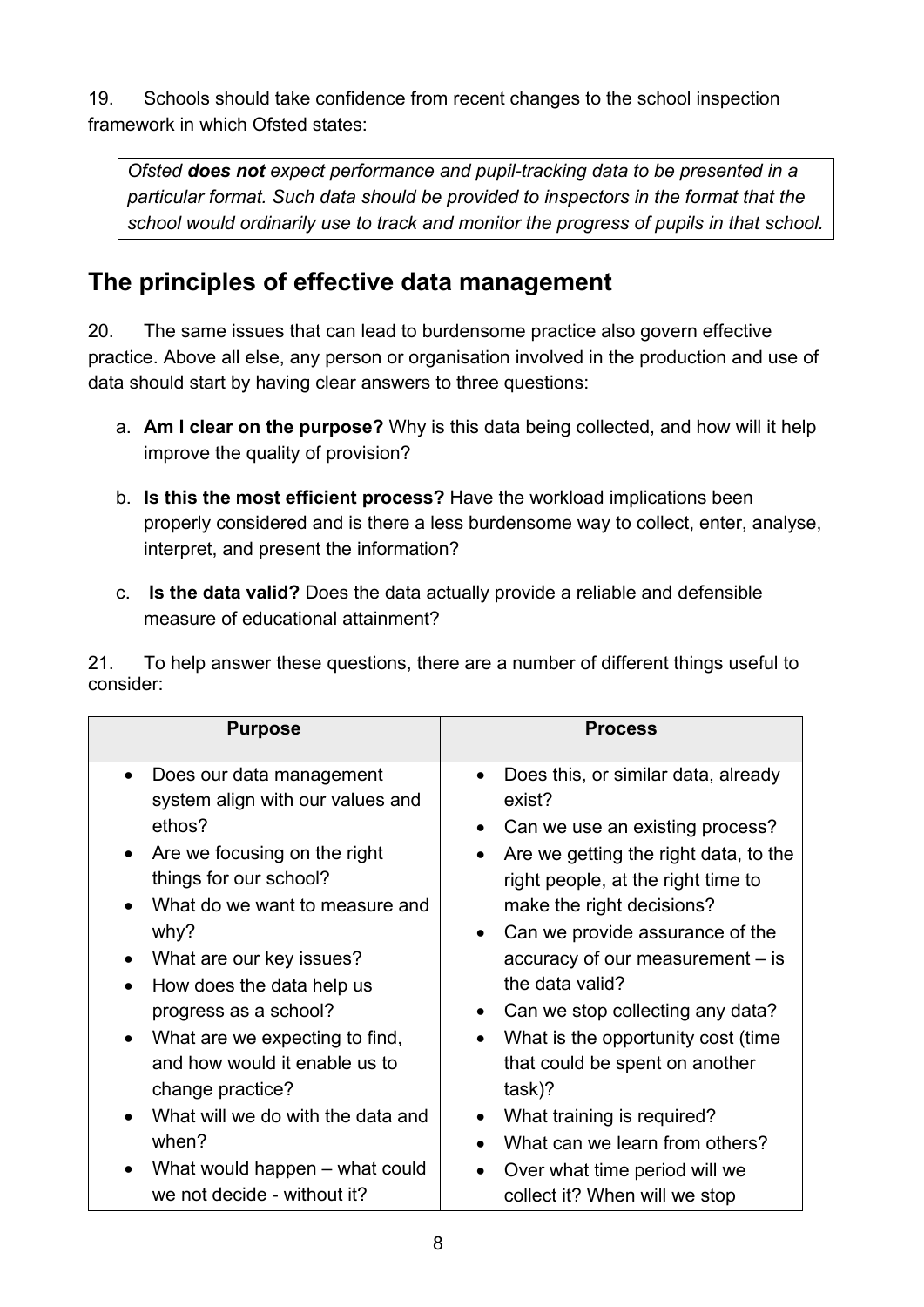| • Will it be accurate, and what                                                                                                                                       | collecting it?                                                                                                      |
|-----------------------------------------------------------------------------------------------------------------------------------------------------------------------|---------------------------------------------------------------------------------------------------------------------|
| other sources should we use to<br>give a rounded picture of our<br>pupils?<br>• Will the way we present our data<br>make sense to those people who<br>need to use it? | • How can we collect data to avoid<br>the need for reinterpretation or<br>excessive work to present<br>information? |

22. These should be considered by governors, leaders and teachers to challenge themselves and their current practice. Doing this will support schools in ensuring that data collection is meaningful, will lead to improvements in teaching, and support effective leadership and management. External bodies responsible for collecting data such as central Government, local authorities, and multi-academy trusts will also benefit from asking the same questions to be sure that the purpose is clear and the process is manageable.

23. Although every school will come to different conclusions about how best to respond to the questions we outline above, there are a number of areas worth noting.

## **Formative assessment**

24. We agree with the purposes and principles of assessment in the Commission on [Assessment Without Levels report](https://www.gov.uk/government/publications/commission-on-assessment-without-levels-final-report) and endorse that 'there is no intrinsic value in recording formative assessment; what matters is that it is acted on.' This means that formative assessment data should be used for the teacher's own planning purposes and to inform professional dialogue. We felt, though, that the recommendation to teachers and leaders to 'consider carefully' the possible extra value by additional recording and 'whether it is worth the additional workload it generates' did not go far enough and thought that formative assessment data should not routinely be collected at school level, because of the additional burden it creates.

## **Collection cycles**

25. Burdens increase when there is uncertainty particularly about the timing of collection and any potential change. We suggest that every school should make use of the common practice of creating an assessment and data collection calendar, updated annually. This ensures that all staff are clear about what is required, by when, and for what purpose, thereby helping them to plan more effectively and manage their workload. Government too should consider collection cycles, including ensuring that schools are given good time to prepare for any new demands.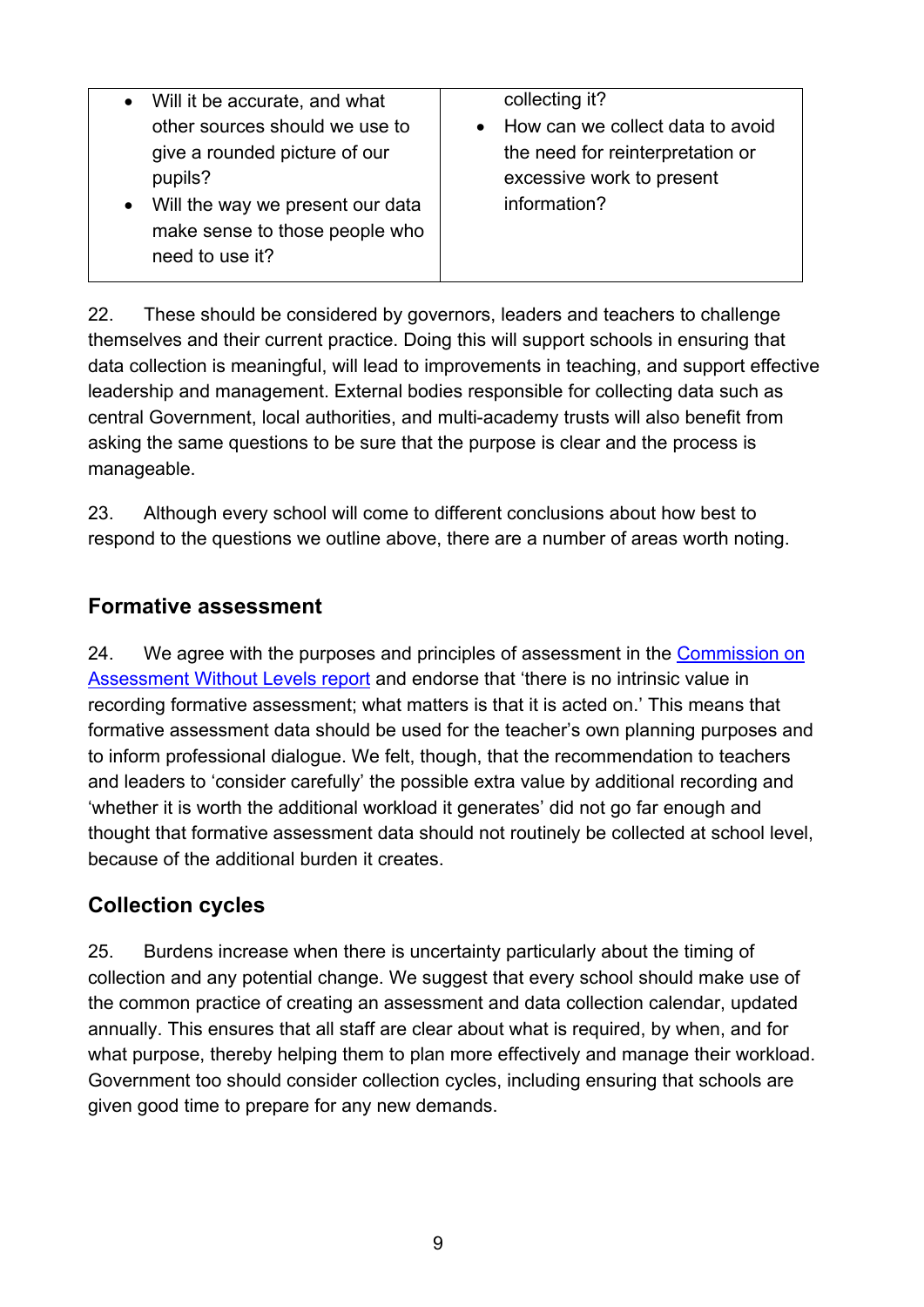## **Standardised tests**

26. Standardised tasks and test items can be a useful tool in supplementing teacher judgement and assessment. They can reduce teacher workload by helping to avoid the production of data systems seeking to convert subtle teacher judgements into simplistic numerical information. This is not saying that only tests provide accurate information, but rather that they can offer an additional perspective on a child's performance, as part of a rounded understanding of a pupil's progress and attainment. Used well, as part of an overall assessment scheme (particularly when accessing resources of an established quality) they can offer a quicker and less burdensome way for a teacher to check progress, to feed into a wider professional conversation.

## **Whole school data**

27. Schools can check they are making best use of the information they hold and that they have the most efficient process to collect, analyse, and present valid data. Local authorities, Ofsted, and Government, including Regional Schools Commissioners, may be guilty of asking for information in ways that do not align with school practice, creating additional burdens. These organisations should ensure they understand what is available before asking for often subtly different information.

## **Management information systems**

28. Electronic systems offer the prospect of quicker and simpler collection and almost real-time analysis and presentation. We encourage all schools to take advantage of technology, particularly where systems and software packages reduce workload. However, there is a significant caveat: the use of technology – of management information systems – should be considered in terms of improving the process of data management once the purpose has been clearly identified. The curriculum should inform how pupil learning should be recorded, progress tracked and what assessment is needed, not data processes defining the curriculum and learning: the tail should not wag the dog.

## **School- DfE-School data and timing**

29. The DfE needs information to ensure that it is discharging its responsibilities to support an efficient and effective education system, but the amount and frequency of data required by the DfE is unduly onerous. Key data such as that related to funding, student achievement, school performance and financial management are essential to enable proper oversight and direction of schools across England. However, the DfE too often starts from what an individual policy might need information on, rather than taking a rounded look at the burdens on the system. The DfE should review its processes to ensure consistency and coherence across its data requirements.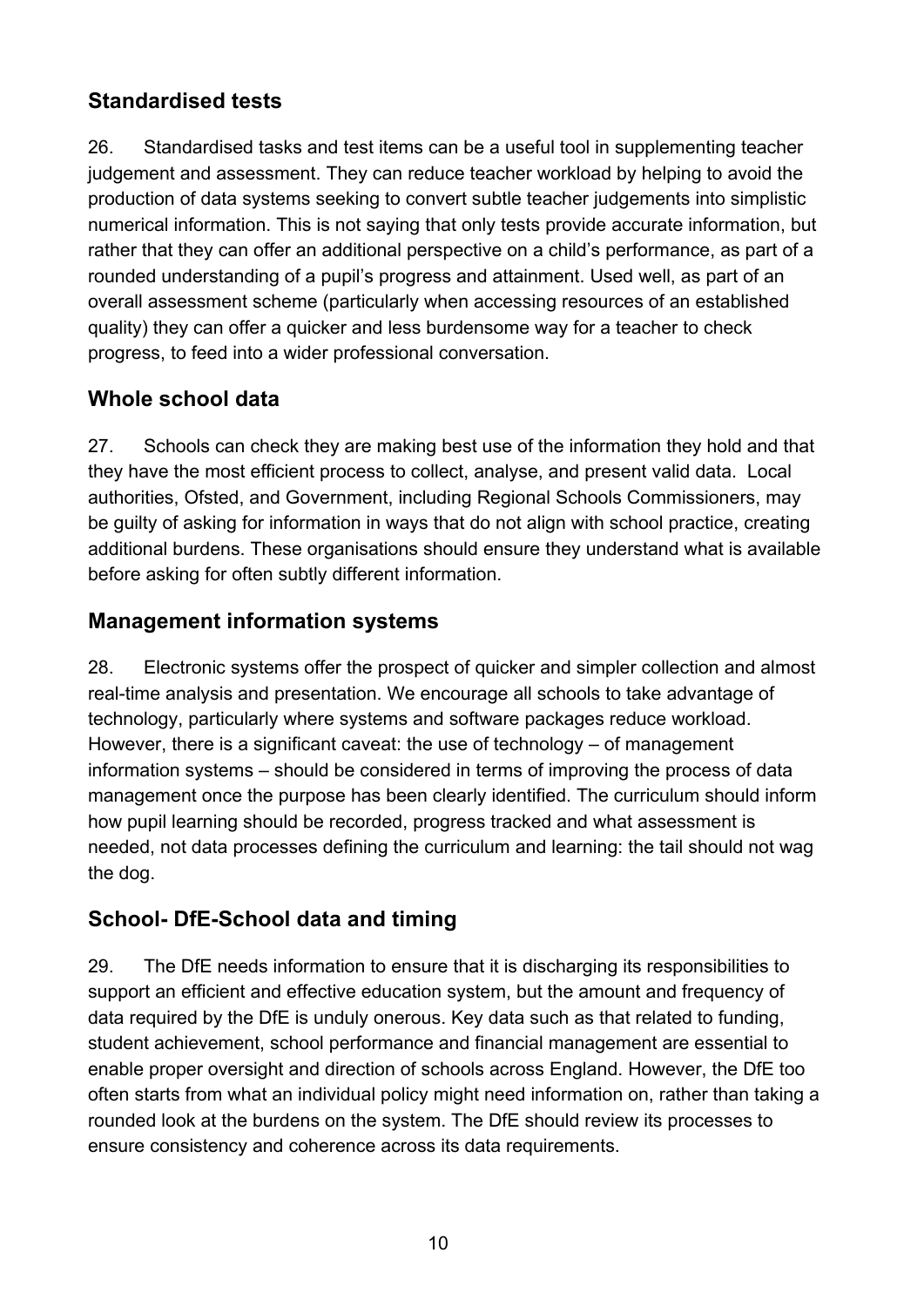30. Data needs to be in the right place at the right time to make effective decisions. Too often, data inaccuracies lead to delays in processes which mean by the time schools get information back it is too late for the decisions that are required. This leads to the duplication of data collections and increased burdens. A good example is that action plans for the year are decided in September but RAISEOnline results get loaded through the autumn and winter.

31. By collecting the information accurately to common standards at the point of data entry, data matching and processing is simplified, timescales are reduced and delays by data processors can also be reduced.

## <span id="page-10-0"></span>**The Challenge**

32. The principles offered in this report are intended to redress a balance: to ensure that only data that is necessary is collected, that the processes used are efficient, and that the power of data is given its proper place in making professional judgements throughout the system and, in doing so, reduce the burdens on teachers.

#### **Look at examples of school practice and how some schools have addressed the challenge of reducing teacher workload**

[https://teaching.blog.gov.uk](https://teaching.blog.gov.uk/)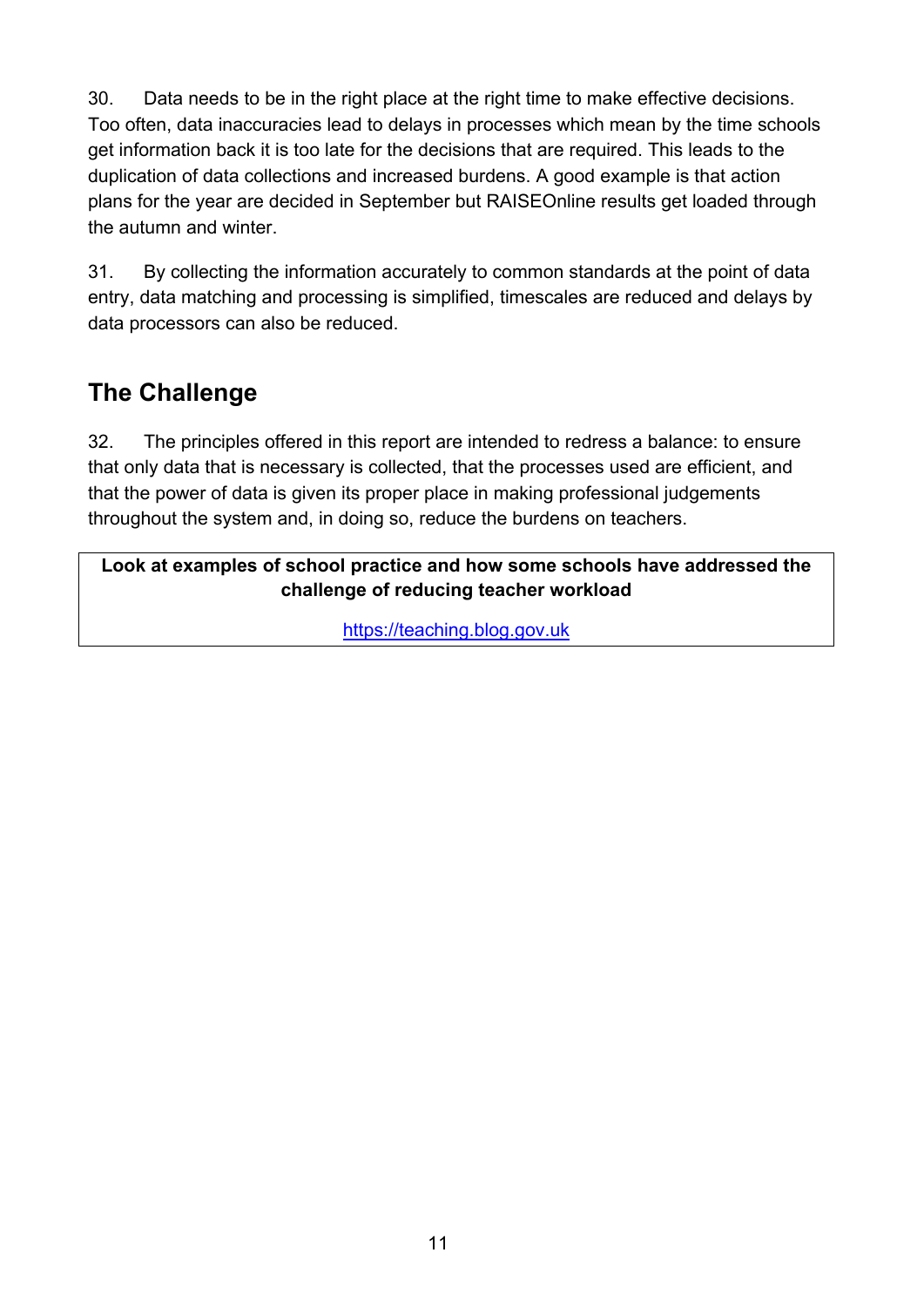# <span id="page-11-0"></span>**Recommendations**

#### **For EVERYBODY involved in data management:**

- Collect data that are purposeful, valid, and reliable. Use the principles in this report to decide what to collect and how to collect it.
- Be prepared to stop collecting data if the burden of collection outweighs their use.
- Do not reward 'gold plating'. Excessive data collection and processing takes teachers, school leaders, and officials away from more productive tasks.
- Use data in the format available. Do not ask for or duplicate collection of data collected elsewhere – 'collect once, use many times.'
- Take measures to understand the cumulative impact on workload of new initiatives and guidance before rolling them out and make proportionate and pragmatic demands.

## **For the DfE:**

- Ensure that officials, Regional Schools Commissioners, and system leaders supported by Government (e.g. NLEs) commit to the principles in this report.
- Implement the common data standards developed by the Information Standards Board and modern data transport options under Data Exchange as quickly as possible.
- Bring forward the release of both validated and unvalidated data to as early as possible in the cycle so it is available when decisions are taken to prevent unnecessary duplication by schools.
- Reduce the number of different log-ins schools need to use simply to access and share information with DfE.
- Consider including data management skills in national qualifications for school leaders.
- Support the MIS market to develop and diversify, to respond better to school needs.

## **Ofsted:**

- Continue to communicate the clarification paragraphs in the inspection framework through updates and other relevant channels.
- Continue to monitor inspection reports to ensure no particular methods of marking are praised as exemplars and ensure training of inspectors emphasises the commitment in the framework.
- Monitor the impact of the revised inspection Framework on the practice of schools.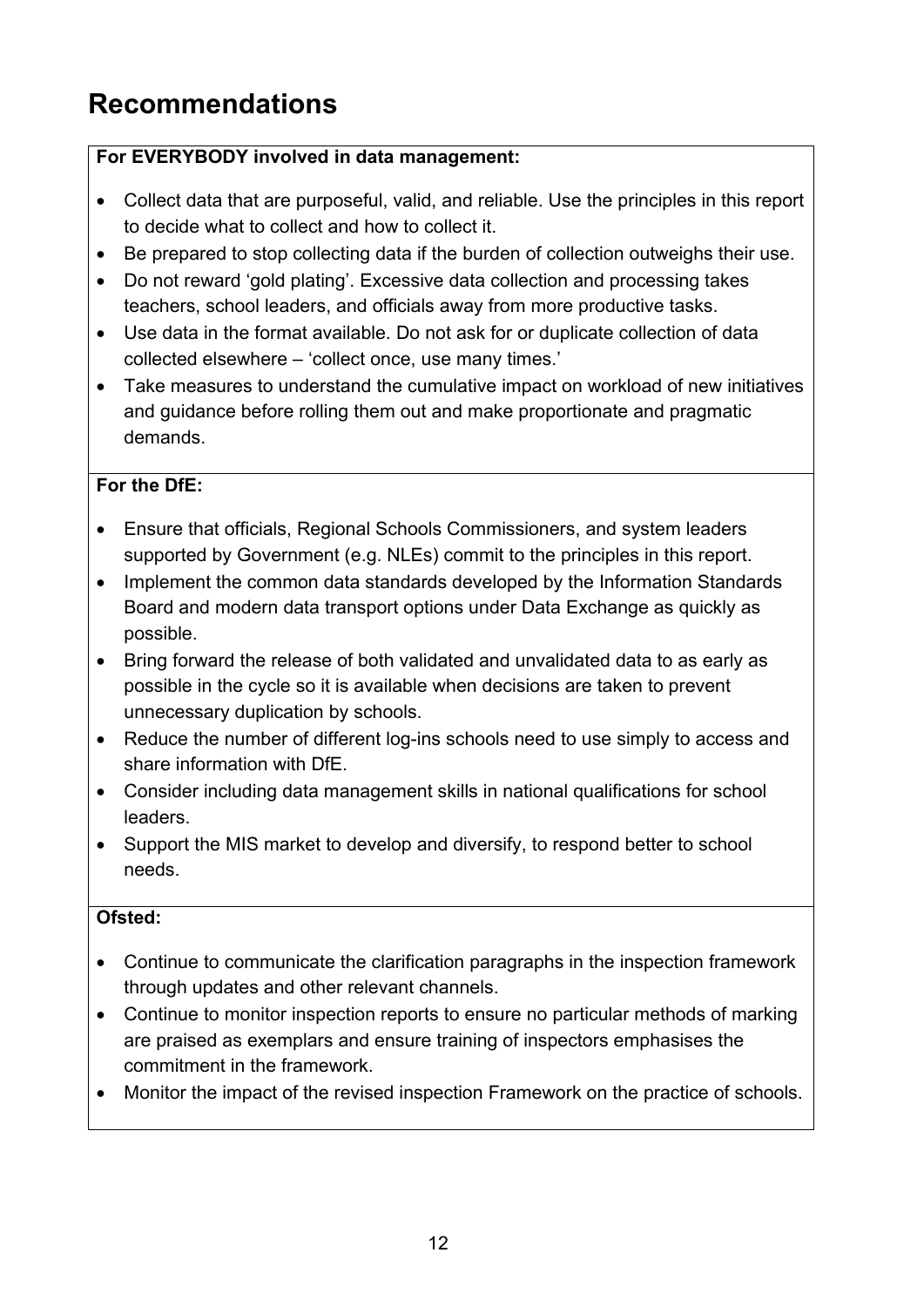#### **LAs, MATs and School Leaders:**

- Use software which adheres to common definitions and standards.
- Conduct a regular audit of in-school data management procedures to ensure they remain robust, valid and effective, and manageable for staff.
- Do not routinely collect formative assessment data.
- Summative data should be collected only as frequently as essential to ensure appropriate action can be taken in between collections. Unless there are issues of performance to address and monitor, summative data should not normally be collected more than three times a year per pupil.
- Review assessment which leads to data generation and consider a range of approaches (including standardised tasks/test items).
- Make data accessible to all stakeholders in an appropriate form.
- Do not collect data outside of agreed data collection points. Take a strategic view of the assessment demands throughout the school year and implement an assessment and data management calendar.

#### **Governing Boards:**

- Do not request data in any other format than that which the school regularly and routinely presents.
- Keep data requirements under review and challenge selves and leaders to collect the least amount of data possible.

#### **ITT providers:**

• Ensure strategic use of data to inform teaching and learning, and understanding of assessment is part of any initial training.

#### **Teachers:**

- Record data accurately and ensure it is correct first time.
- If you do not understand why data is being collected, ask. Suggest alternative sources of data or processes if you think better ones exist.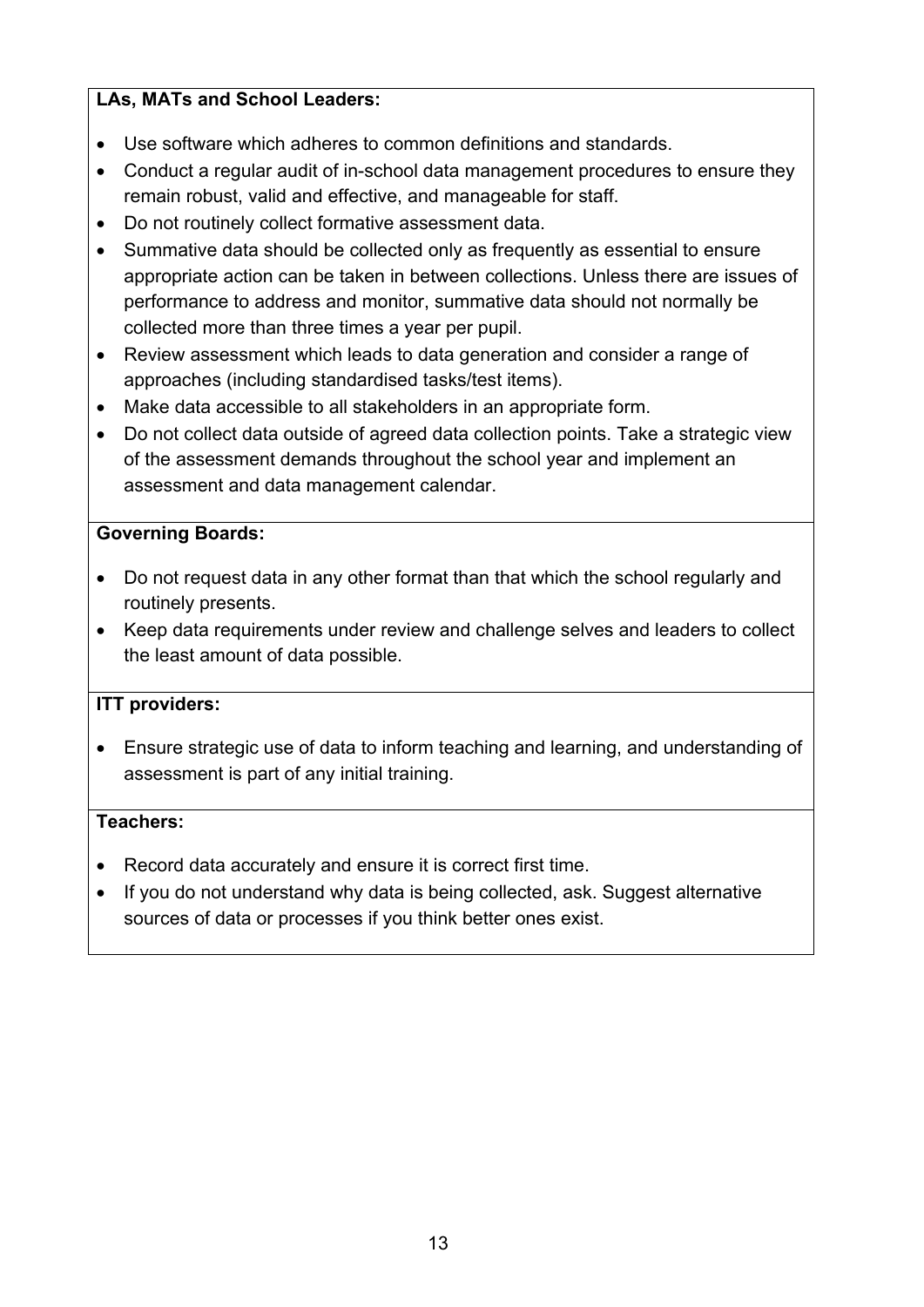# <span id="page-13-0"></span>**Acknowledgements**

Thanks go to members of the data management review group for taking the time to attend meetings, contribute to discussions and share their views and expertise. Their help and support has been invaluable towards the preparation of this report:

- **Deborah Ajose,** Headteacher, Baylis Court Secondary School
- **Duncan Baldwin,** Deputy Director of Policy, Association of School and College Leaders (ASCL)
- **Edison David,** Headteacher, Vauxhall Primary School
- **Rich Davies,** Head of Data, Ark schools
- **Sean Harford,** HMI, National Director, Ofsted
- **Anna Jones,** Year 6 teacher, South Farnham School
- **Ken Jones,** Senior Policy Officer, Curriculum and Assessment, National Union of Teachers (NUT)
- **Chris Martin,** Deputy Headteacher, Mountbatten Secondary School
- **Philip Rimmer,** Director of Education, Rowan Learning Trust
- **Melanie Shute,** Year 6 teacher, Histon and Impington Junior School
- **Rachel Skentelbery,** Head of Statistical Quality and Methodology, Ofsted
- **Matthew Stevenson,** Assistant Headteacher, Henbury Secondary School
- **Sarah Thompson,** Principal, South Axholme Secondary School

We would also like to thank the following for attending a review group meeting and sharing their helpful insights with us:

- **Simon Cowley**, Primary Director, White Horse Federation, Swindon
- **James Wilding,** Principal, Claires Court School, Berkshire